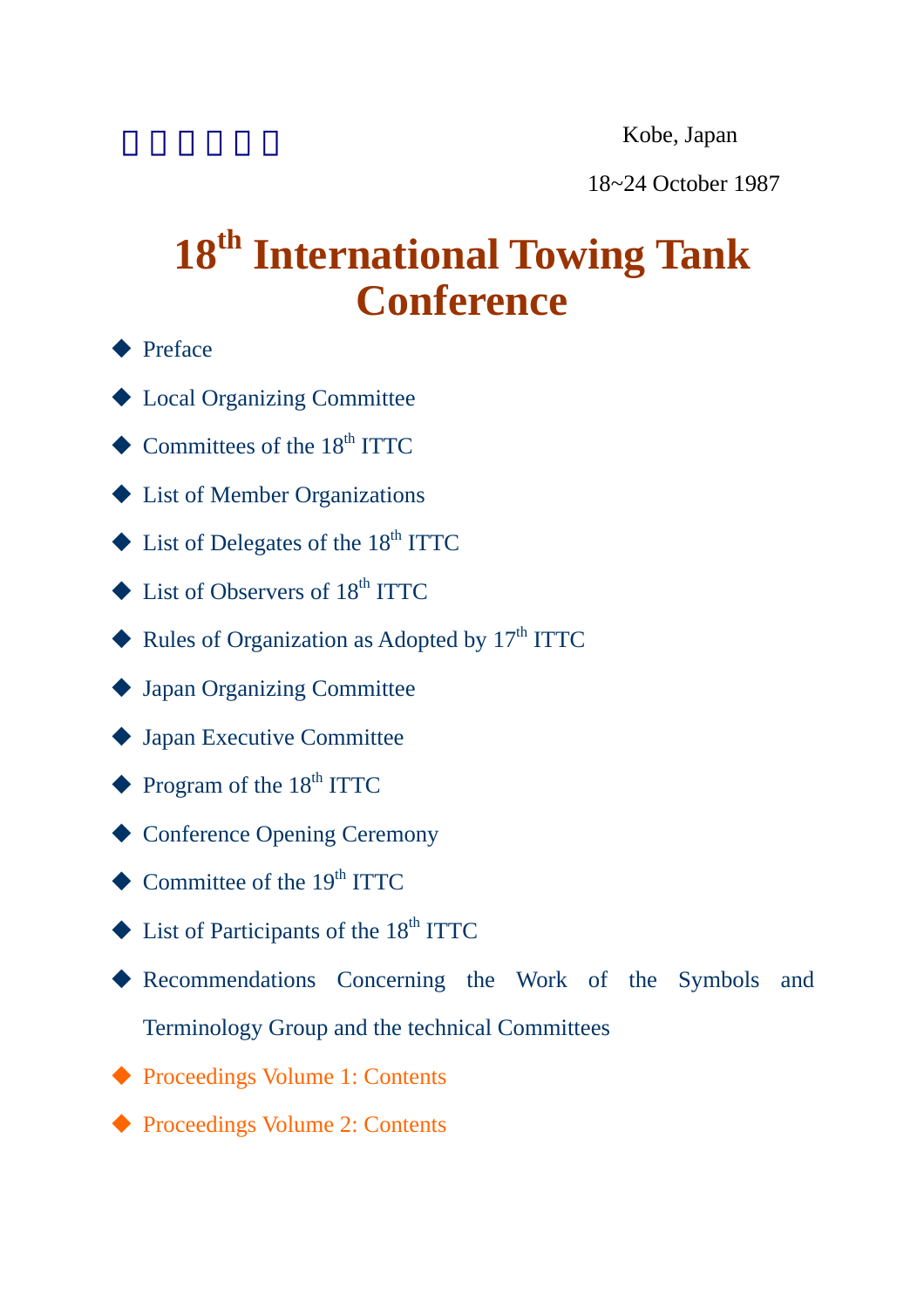### **18th International Towing Tank Conference**

#### <span id="page-1-0"></span>Proceedings Volume 1: Contents

- [Report of Executive Committee](http://ittc.info/media/2550/report-of-executive-committee.pdf)
- Report of the Advisory Council
- Report of the Symbols and Terminology Group
- [Report of Resistance and Flow Committee](http://ittc.info/media/2560/report-of-resistance-and-flow-committee.pdf)
- [Report of Propulsor Committee](http://ittc.info/media/2558/report-of-propulsor-committee.pdf)
- [Report of Cavitation Committee](http://ittc.info/media/2548/report-of-cavitation-committee.pdf)
- [Report of Powering Performance Committee](http://ittc.info/media/2556/report-of-powering-performance-committee.pdf)
- Report of the High-Speed Marine Vehicle Committee
- Report of Manoeuvrability Committee
- Report of Seakeeping Committee
- [Report of Ocean Engineering Committee](http://ittc.info/media/2554/report-of-ocean-engineering-committee.pdf)
- [Report on the Performance in Ice-Covered Waters Committee](http://ittc.info/media/2570/report-on-the-performance-in-ice-covered-waters-committee.pdf)